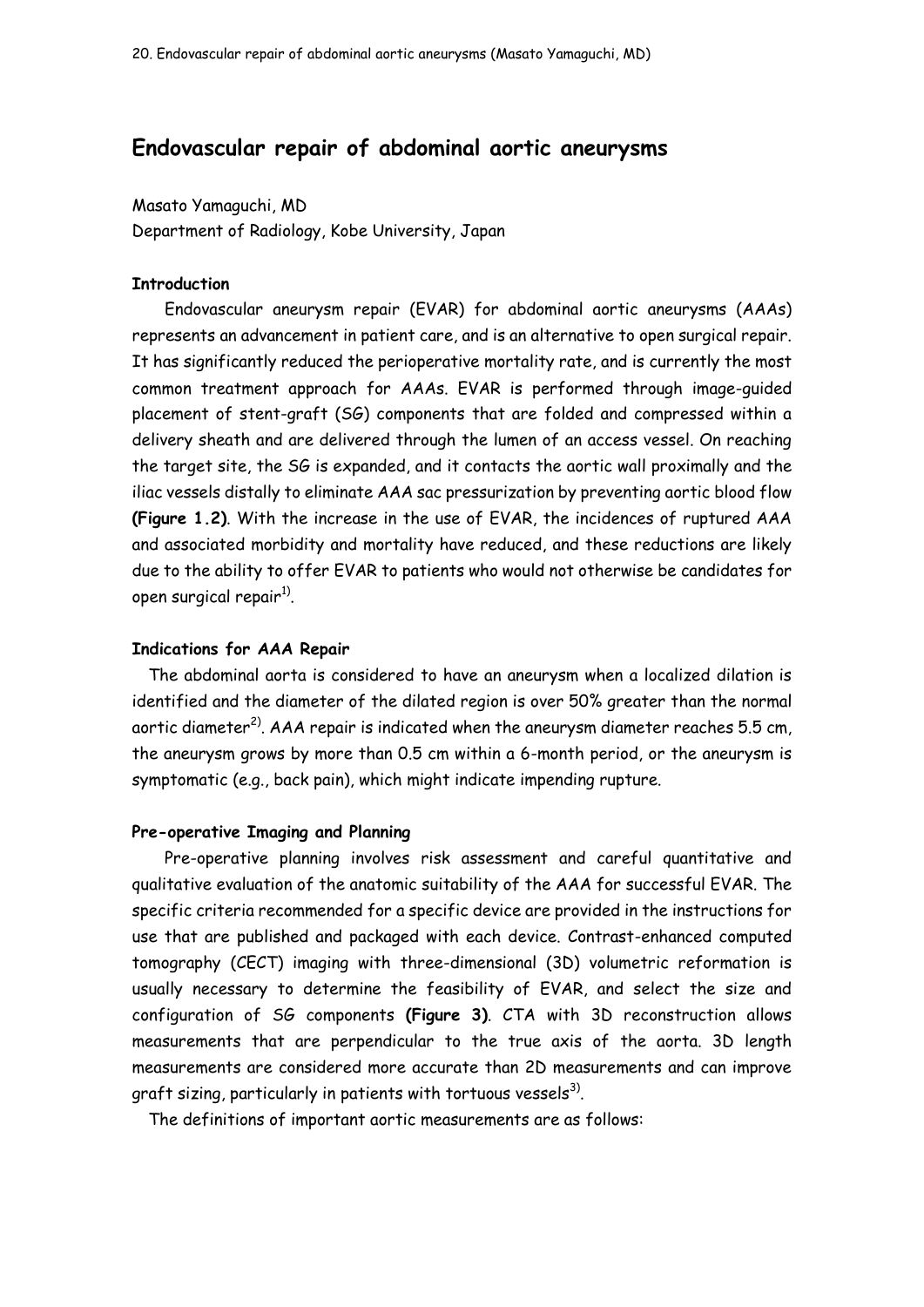**Aortic neck diameter:** The aortic neck diameter is determined at the inferior-most renal artery. The required SG diameter is based on the aortic neck diameter. Over-sizing the SG by 15–20% over the measured aortic neck diameter will provide sufficient radial force to prevent device migration.

**Aortic neck length:** The aortic neck length is the distance between the inferior-most renal artery and the beginning of the aneurysm. The aortic neck length should be at least 10–15 mm to allow an adequate proximal landing zone for SG fixation. Ideally, the proximal neck should be normal in appearance, without significant thrombus or calcification.

**Aortic neck angulation:** The aortic neck angulation is the angle formed between points connecting the inferior-most renal artery, the beginning of the aneurysm, and the aortic bifurcation. Ideally, the aortic neck angle should be less than 60°. Severe angulation is generally considered to be a contraindication for EVAR; however, the ability to place a device is ultimately determined by the conformability of the specific device type and its delivery characteristics.

**Iliac artery and access vessel morphology:** The iliac arteries should have a minimal amount of calcification and tortuosity, and no significant stenosis or mural thrombus. The common iliac artery (CIA) is the preferred distal attachment site, but the external iliac artery (EIA) can also be used. When the EIA is used for distal fixation (e.g., a CIA aneurysm), the origin of the internal iliac artery (IIA) is covered by the SG. While an attempt at the IIA should be made to maintain pelvic perfusion, IIA embolization may be required before SG placement to prevent back-bleeding into the aneurysm sac. The SG is typically delivered through the common femoral artery (CFA), usually by direct surgical cut-down. The size of the delivery system varies depending on the device diameter.

Other measurements that are important for sizing the SG include the distance from the aortic neck to the iliac bifurcation, distance from the inferior-most renal artery to the aortic bifurcation, and maximal AAA sac diameter.

## **Contraindications**

The contraindications for EVAR are generally associated with clinical factors and anatomic criteria related to the placement of any of the available SGs. Poor anatomic pre-procedural patient selection is associated with a high risk for complications and compromised long-term outcomes<sup>4,5)</sup>. Adverse anatomic features include suprarenal or juxtarenal AAA, small caliber vessels, circumferential aortic calcification, and extensive tortuosity. Many next-generation devices are being developed to treat suprarenal and juxtarenal AAAs.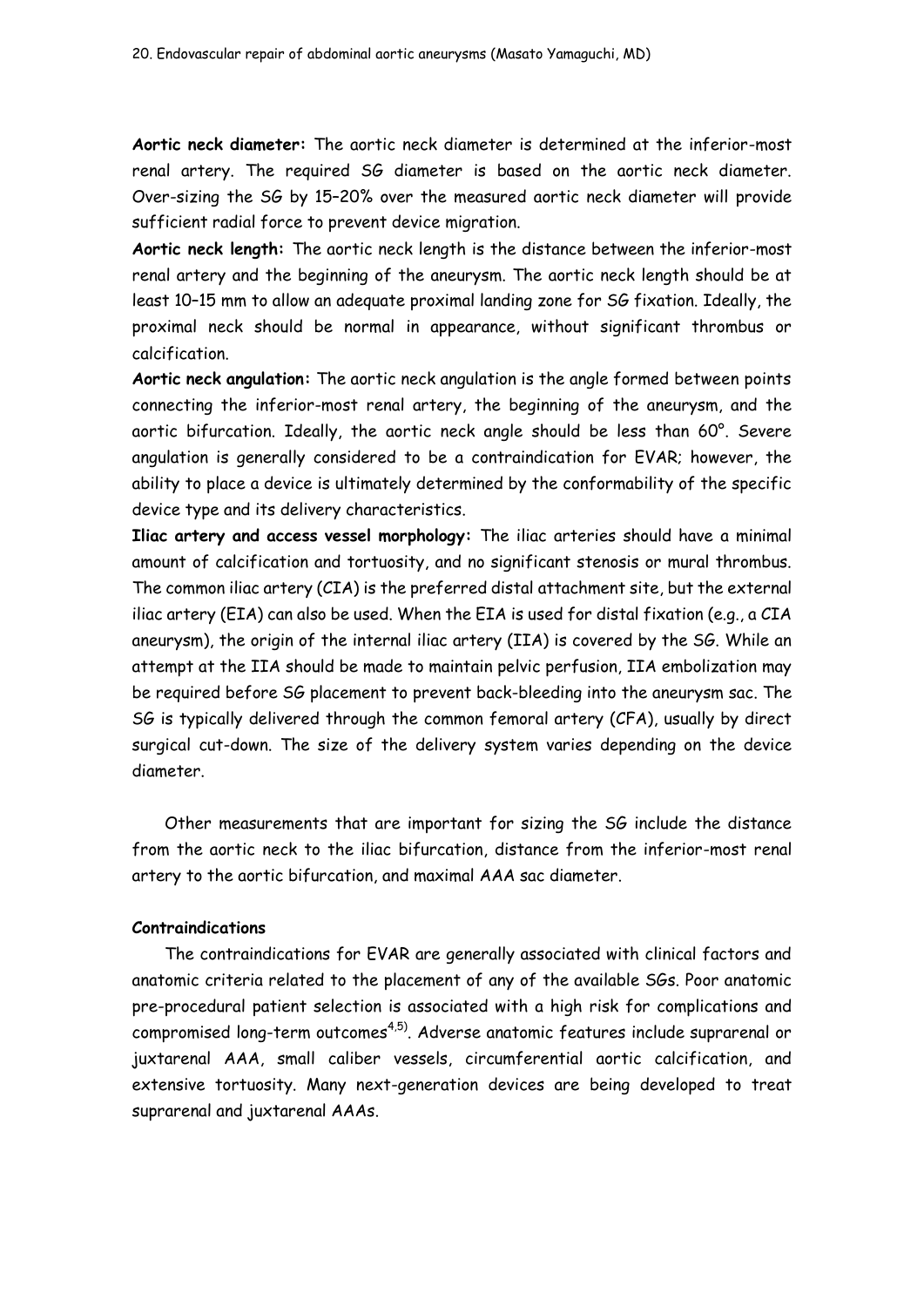### **Procedure**

The chosen device and its components should be kept ready before the start of the procedure, and additional device components, several types of guidewires, and sheaths should be immediately available to manage any technical issues that might arise. Under regional or general anesthesia, bilateral femoral access usually requires arterial exposure via cut-down skin incisions with creation of an open arteriotomy for device insertion. Intravenous heparin is routinely administered, typically using a weight-based heparin dose of 80–100 units/kg. The goals are to achieve adequate anticoagulation quickly and to maintain a steady anticoagulation concentration until cross-clamp removal.

Once landmarks for positioning the device are identified with angiography, the main device is advanced to the optimal location. With parallax-corrected angiography images at the inferior-most renal artery level, the proximal end of the SG body is positioned and then deployed appropriately at the level of the contralateral gate. A guidewire is selectively cannulated in a retrograde manner via the contralateral side into the opening of the contralateral gate. Gate cannulation is confirmed by rotation of the catheter freely within the main body of the graft. If gate cannulation is problematic and difficult to achieve with the usual technique, an alternative antegrade or cross over cannulation technique may be used. Once the contralateral guidewire is positioned within the SG, the deployment of the SG is completed, and then, the contralateral and ipsilateral iliac artery graft limbs are deployed. After placement of all device components, a large compliant balloon is introduced and is used to distend the attachment sites and the SG junctions.

Completion angiography is performed to evaluate patency and the presence of endoleak. If the completion angiography demonstrates narrowing or kinking of the graft limbs and any compromise of essential arteries, adjunctive angioplasty with or without stent placement is necessary.

### **Postoperative Surveillance**

Failure of aortic SGs is well documented and can lead to continued aneurysm expansion and potential rupture; therefore, lifelong imaging surveillance after EVAR is critical. The principle concerns are endoleak, aneurysm sac enlargement, migration of the stents, and separation of the device components. CECTA is the most widely used post EVAR surveillance modality. However, repeated administration of intravenous contrast medium may contribute to a progressive decline in renal function that is observed following EVAR<sup>6)</sup>. The guidelines for the management of AAAs presented by the Society for Vascular Surgery advocate CTA at 1 and 12 months in the first year after EVAR<sup>7</sup>. Imaging at 6 months is no longer routinely recommended unless an endoleak or other device-related abnormality is identified at the imaging study performed 1 month after  $\mathsf{EVAR}^{8)}$ .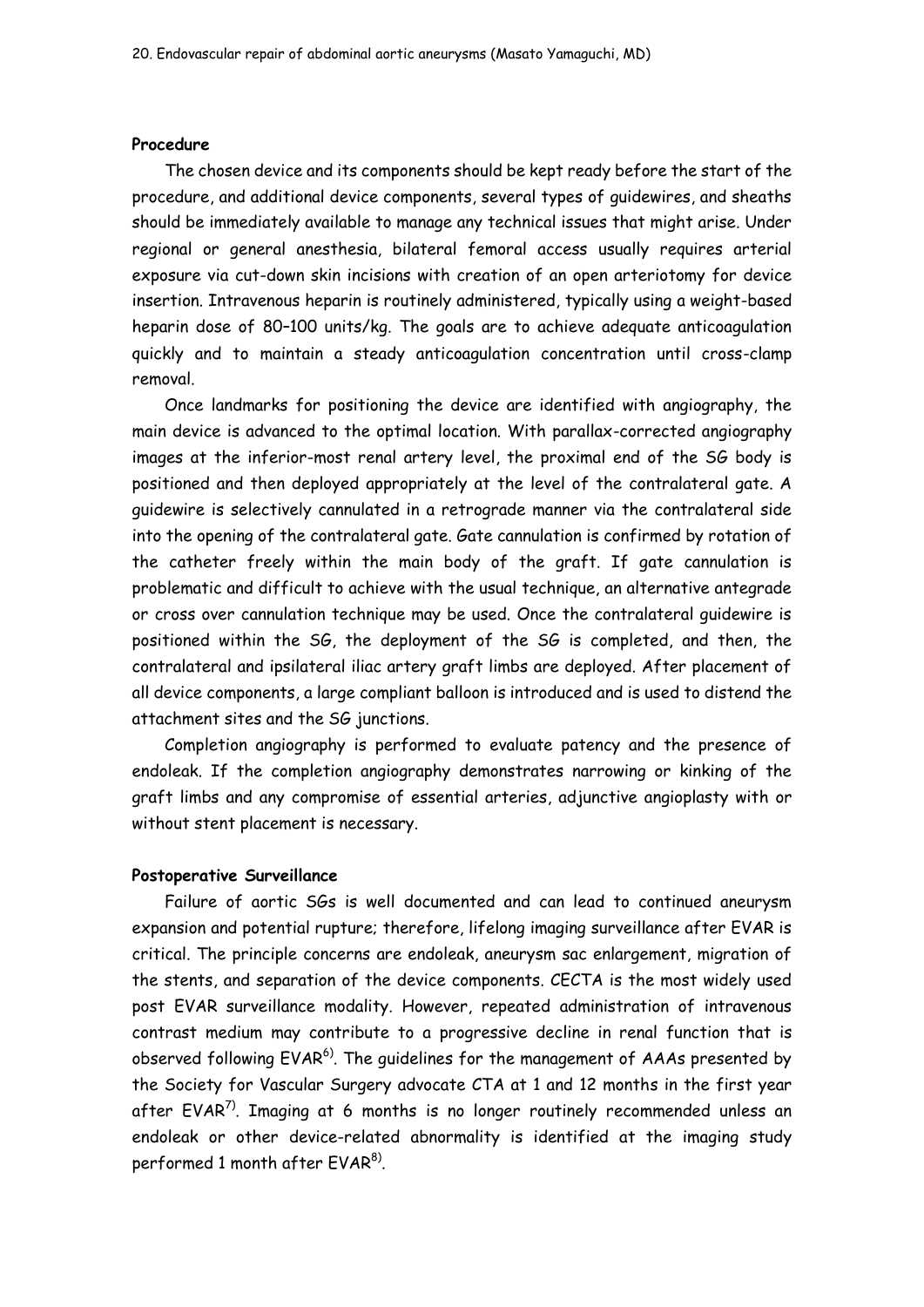Following successful SG repair, the aneurysm sac will eventually thrombose, and in most cases, the sac progressively shrinks. A systematic review identified four trials that included 1532 patients who were considered suitable candidates for endovascular or open repair of non-ruptured AAAs larger than 5.0 cm in diameter<sup>9)</sup>. The 30-day all-cause mortality was significantly lower with EVAR (1.6 vs. 4.8%). The short-term survival advantage of EVAR appears to be much greater when EVAR is limited to patients at highest risk for open surgery.

In a long-term survival evaluation of 22,830 matched pairs of patients who underwent elective repair with an open or endovascular technique<sup>10)</sup>, there was a significantly lower rate of perioperative mortality with EVAR (1.2 vs. 4.8%), and a more pronounced benefit was seen with increasing age. However, the overall mortality at 3–4 years following repair was nearly identical between both groups of patients. It has not been definitively established whether EVAR is superior to open surgical repair over the long-term, even among patients at highest risk for surgery. Although a 3% reduction in aneurysm-related mortality persisted throughout the follow-up period in the EVAR trial  $1^{11}$ ), the initial reduction in all-cause mortality was lost within 1-2 years, with equivalent overall survival in both treatment groups. Moreover, according to the outcomes of 15-years' follow-up of the EVAR trial 1 published in 2016 $^{13}$ ), aneurysm-related mortality increased beyond 8 years after the procedure probably due to aneurysm sac rupture.

### **Summary**

EVAR represents a widely available alternative to open surgical repair. However, the precise role of EVAR continues to be defined. Guidelines from major medical and surgical societies emphasize an individualized approach when choosing between open and endovascular repair, taking into account the patient's age, risk factors for perioperative morbidity and mortality, and anatomic factors $^{7,12)}$  $^{7,12)}$  $^{7,12)}$ .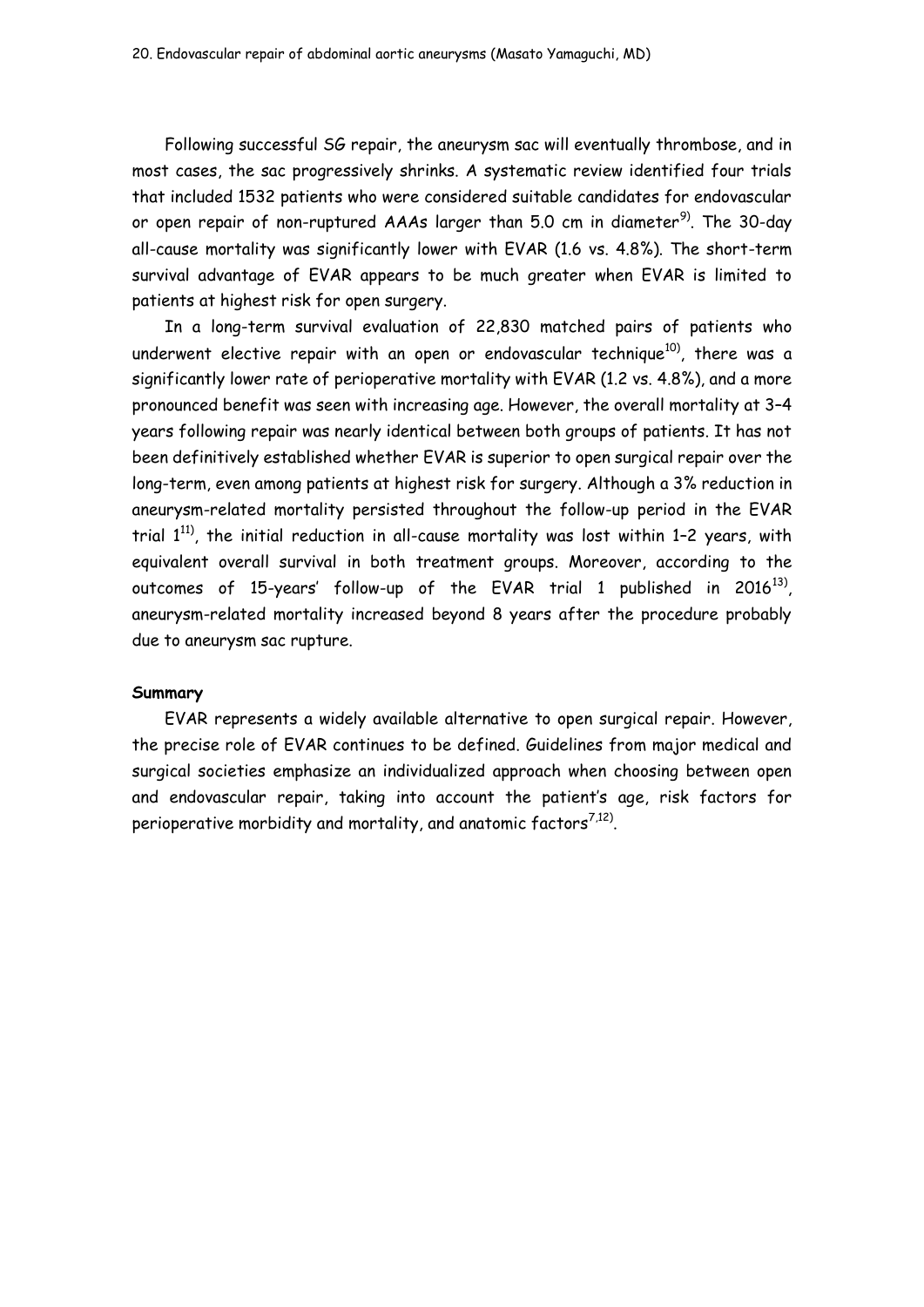

**Figure1**



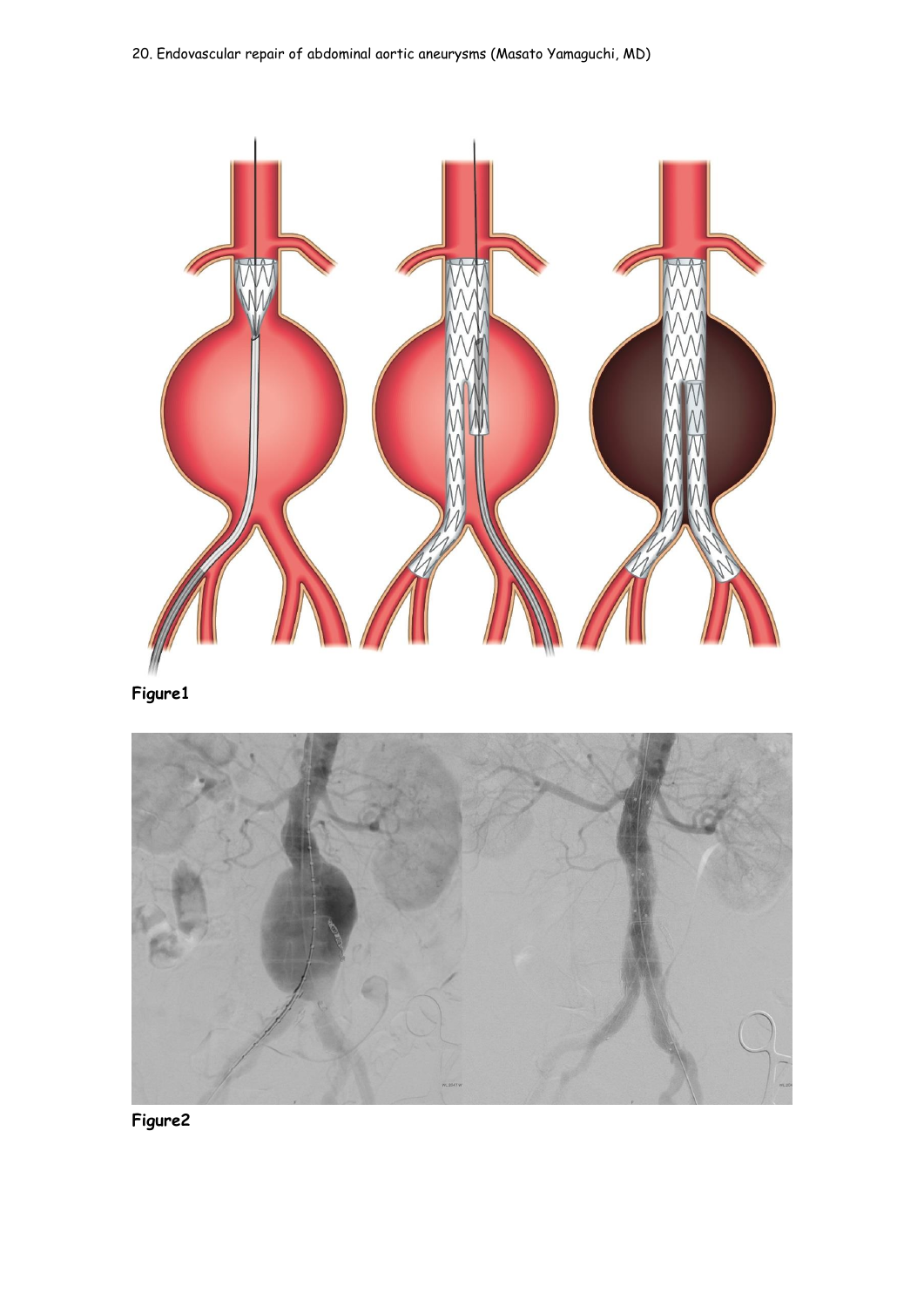



# **References**

- 1) [Giles KA, Pomposelli F, Hamdan A, et al. Decrease in total aneurysm-related deaths](http://www.uptodate.com/contents/endovascular-repair-of-abdominal-aortic-aneurysm/abstract/2)  [in the era of endovascular aneurysm repair. J Vasc Surg 2009; 49:543.](http://www.uptodate.com/contents/endovascular-repair-of-abdominal-aortic-aneurysm/abstract/2)
- 2) [Johnston KW, Rutherford RB, Tilson MD, et al. Suggested standards for reporting](http://www.uptodate.com/contents/endovascular-repair-of-abdominal-aortic-aneurysm/abstract/3)  [on arterial aneurysms. Subcommittee on Reporting Standards for Arterial](http://www.uptodate.com/contents/endovascular-repair-of-abdominal-aortic-aneurysm/abstract/3)  [Aneurysms, Ad Hoc Committee on Reporting Standards, Society for Vascular](http://www.uptodate.com/contents/endovascular-repair-of-abdominal-aortic-aneurysm/abstract/3)  [Surgery and North American Chapter, International Society for Cardiovascular](http://www.uptodate.com/contents/endovascular-repair-of-abdominal-aortic-aneurysm/abstract/3)  [Surgery. J Vasc Surg 1991; 13:452.](http://www.uptodate.com/contents/endovascular-repair-of-abdominal-aortic-aneurysm/abstract/3)
- 3) [Higashiura W, Kichikawa K, Sakaguchi S, et al. Accuracy of centerline of flow](http://www.uptodate.com/contents/endovascular-repair-of-abdominal-aortic-aneurysm/abstract/7)  [measurement for sizing of the Zenith AAA endovascular graft and predictive](http://www.uptodate.com/contents/endovascular-repair-of-abdominal-aortic-aneurysm/abstract/7)  [factor for risk of inadequate sizing. Cardiovasc Intervent Radiol 2009; 32:441.](http://www.uptodate.com/contents/endovascular-repair-of-abdominal-aortic-aneurysm/abstract/7)
- 4) Rockman C. Reducing complications by better case selection: anatomic considerations. Semin Vasc Surg 2004; 17:298.
- 5) Tefera G, Carr SC, Turnipseed WD. Endovascular aortic repair or minimal incision aortic surgery: Which procedure to choose for treatment of high-risk aneurysms? Surgery 2004; 136:748.
- 6) [Walsh SR, Tang TY, Boyle JR. Renal consequences of endovascular abdominal aortic](http://www.uptodate.com/contents/endovascular-repair-of-abdominal-aortic-aneurysm/abstract/68)  [aneurysm repair. J Endovasc Ther 2008; 15:73.](http://www.uptodate.com/contents/endovascular-repair-of-abdominal-aortic-aneurysm/abstract/68)
- 7) [Chaikof EL, Brewster DC, Dalman RL, et al. The care of patients with an abdominal](http://www.uptodate.com/contents/endovascular-repair-of-abdominal-aortic-aneurysm/abstract/16)  aortic aneurysm: [the Society for Vascular Surgery practice guidelines. J Vasc Surg](http://www.uptodate.com/contents/endovascular-repair-of-abdominal-aortic-aneurysm/abstract/16)  [2009; 50:S2.](http://www.uptodate.com/contents/endovascular-repair-of-abdominal-aortic-aneurysm/abstract/16)
- 8) [Chaikof EL, Blankensteijn JD, Harris PL, et al. Reporting standards for](http://www.uptodate.com/contents/endovascular-repair-of-abdominal-aortic-aneurysm/abstract/34)